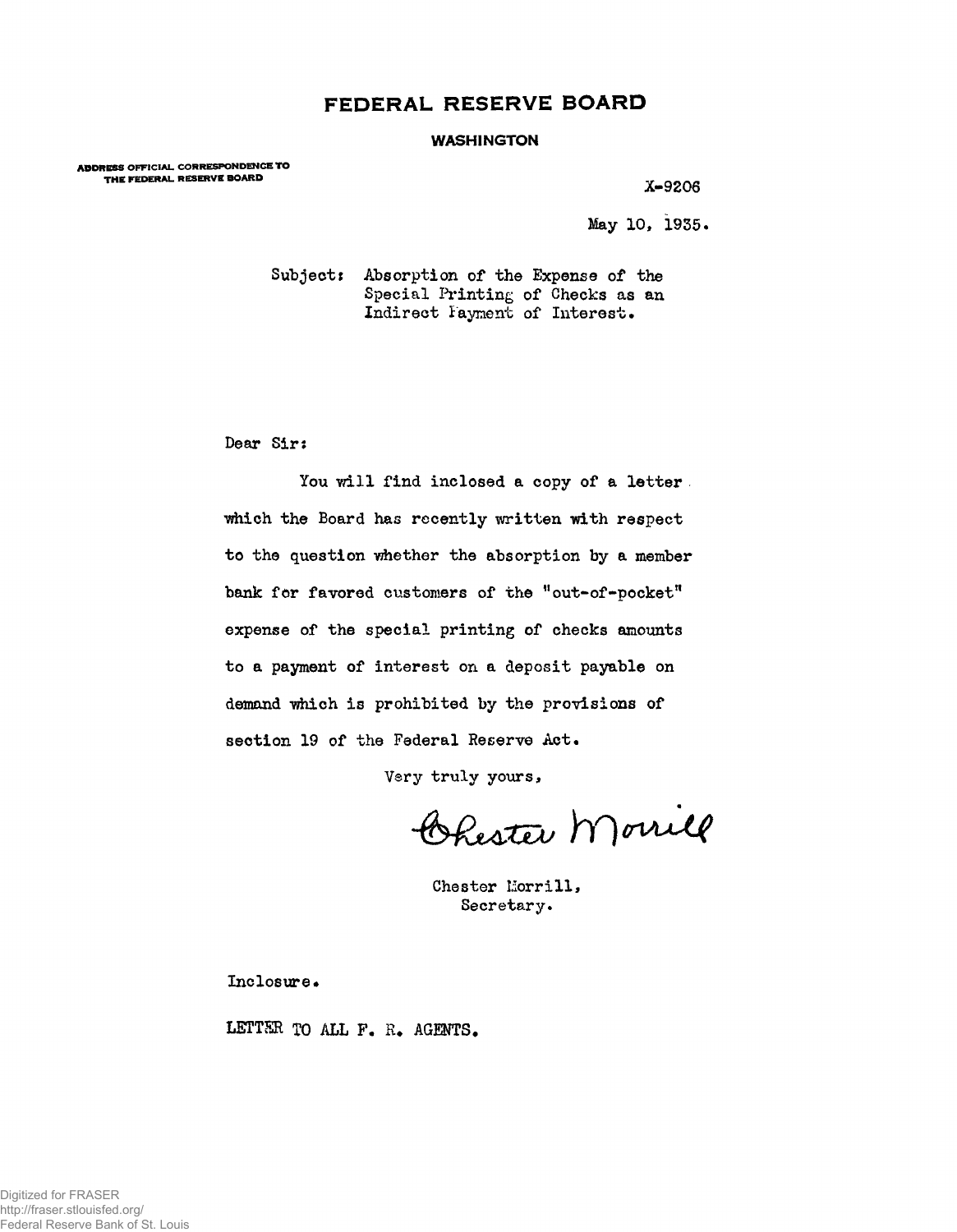X-9206-a

May 10, 1935.

| Dear |  |
|------|--|

This refers to your telegram of and your two letters of , which relate to the practice of banks in absorbing for favored customers "extra out-of-pocket expenses" arising from the special printing of checks. You state that it is the regular practice of banks to supply all depositors with a standard form of check without cost and that depositors are also provided without expense with sheets of check paper, either printed according to the standard form of the supplying bank or unprinted. Your letter goes on to state that there are other costs incurred for customers, such as the expense of "over-printing" the bank's standard form of check or of supplying special paper, which are absorbed by the banks for some of their customers and not for others and that it is impossible to set forth the circumstances which determine whether or not a bank will absorb such expenses for a particular depositor although it is undeniable that the value of a depositor's account or of his patronage is taken into consideration by the bank. You request a ruling of the Board as to whether a member bank may, without violating the provisions of section 19 of the Federal Reserve Act which prohibit the payment of interest on deposits payable on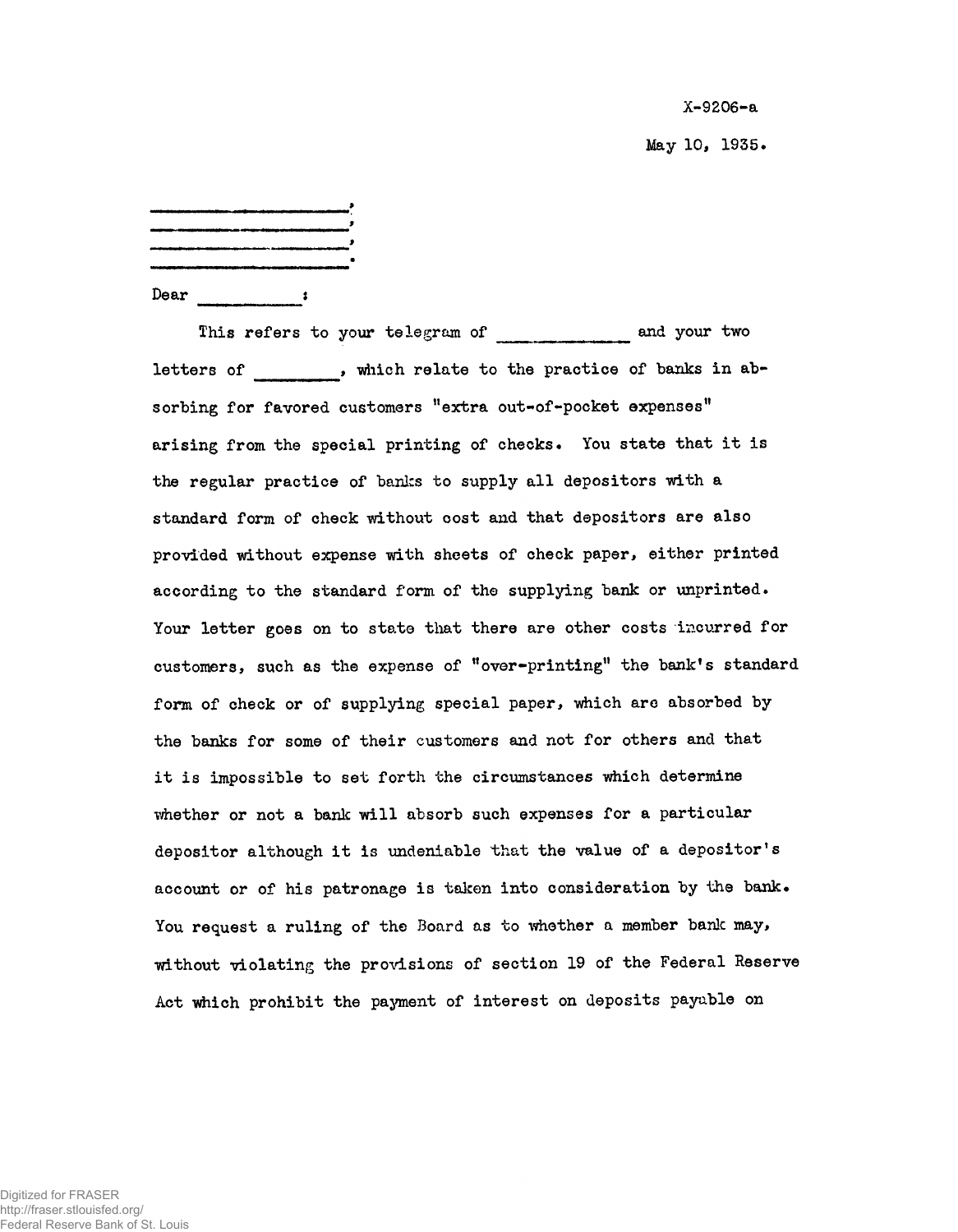demand, absorb for certain depositors and not for others the out-ofpocket expense incurred in the special printing of checks.

As you know, the Federal Reserve Board has heretofore issued certain rulings relating to the absorption of exchange and collection charges by member banks and these for convenience may be summarized as follows:

(1) The absorption of exchange or collection charges in amounts which vary with or bear a substantially direct relation to the amount of a depositor's balance amounts to an indirect payment of interest in violation of section 19 of the Federal Reserve Act, if the deposit is payable on demand.

(2) The absorption or payment of such charges in amounts which do not vary with or bear a substantially direct relation to the amount of the depositor's balance is not prohibited by law.

(3) If exchange charges and other actual out-of-pocket expenses are included in an analysis of an account which also includes a credit allowed the customer for interest or for the reasonable value of the account to the bank, interest is paid to the extent that such credit offsets out-of-pocket expenses absorbed by the bank; and any such payment with respect to a deposit payable on demand is in violation of law.

(4) If exchange charges and other out-of-pocket expenses are omitted entirely from an analysis of an account, credit for the earning value of the account to the bank may lawfully be included in such analysis, provided no payment is made to the customer with respect to such account and the analysis is used solely for the purpose of determining whether the bank itself is properly compensated for the services which it renders to the customer and/or what service charges, if any, must be assessed against the customer \*

(5) The Board has also ruled that it sees no objection to the adoption of a clearing-house rule substantially in accordance with a rule which was submitted for the Board's consideration and which reads as follows: "No bank shall make a regular practice of absorbing for any customer all exchange or collection charges or other out-of-pocket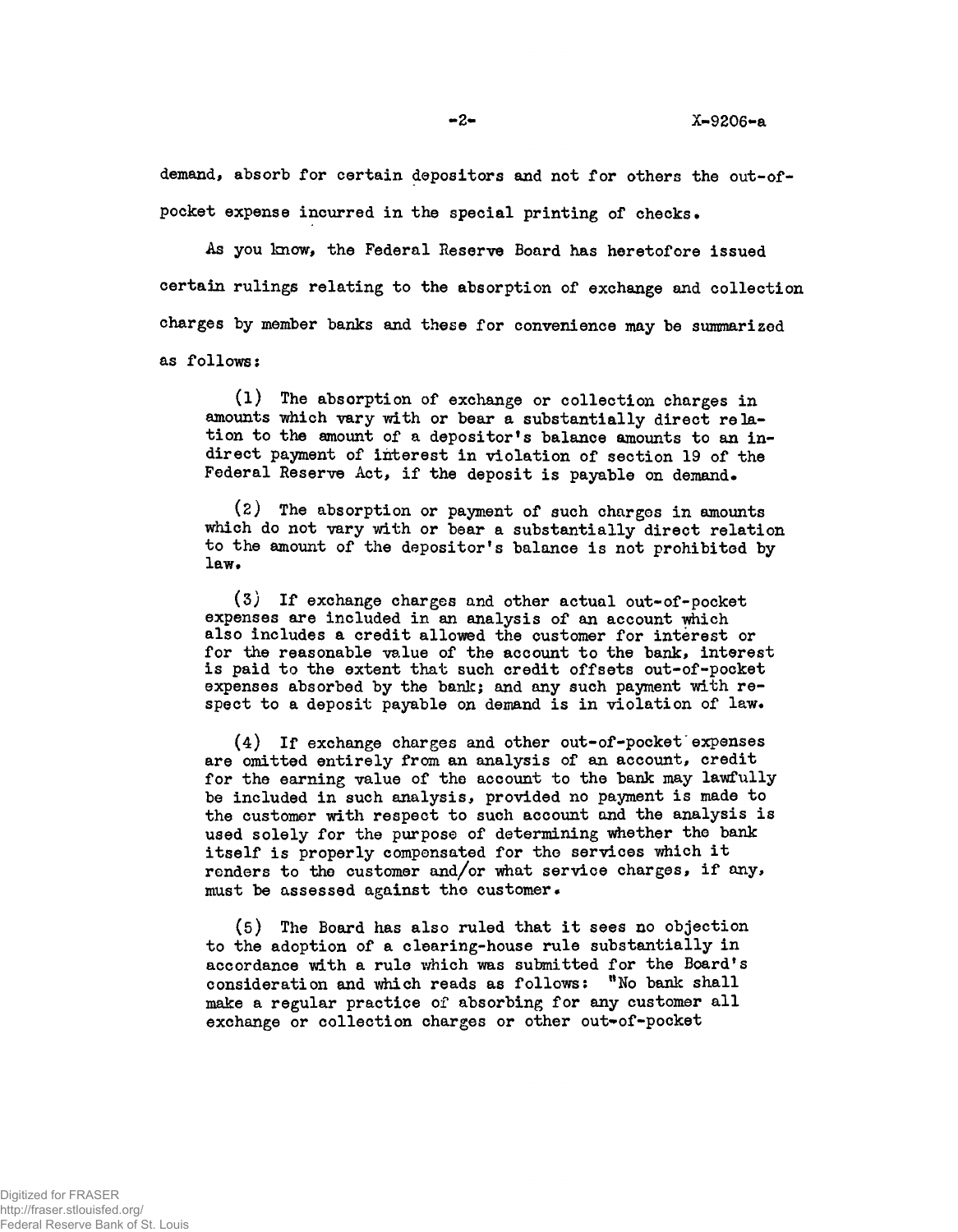expenses incurred on behalf of such customer; but, in exceptional circumstances, when it would create friction or misunderstanding to charge a customer for isolated items of trivial amounts, the banks may absorb such individual items, including isolated exchange and collection charges and charges for telephone calls, telegrams, and similar items, provided that the banks act in good faith and do not utilize the absorption of such items as a basis for soliciting accounts or attempting to obtain an advantage over competitors."

Although the rulings summarized above relate specifically to the absorption of exchange and collection charges, the principles set forth are applicable also to the absorption of other charges and expenses such as the spocial printing of checks for customers and, accordingly, it is believed that the answer to your inquiry may be determined by the application of the principles which have already been enunciated by the Board to the situations in question. It is the Board's view that the expense of specially printing checks for specific customers and other similar expenses specially incurred for specific customers are to be regarded as out-of-pocket expenses within the meaning of the rulings above referred to but it is not believed that the furnishing to customers of a standard form of check which involves no special printing for specific customers is to be regarded as such an out-of-pocket expense. Each case, of course, will be governed by its own particular facts, but as a general rule and subject to the qualification set forth in the last paragraph of the above summary, the absorption by a bank of the outof-pocket expense of printing checks in a special manner for a